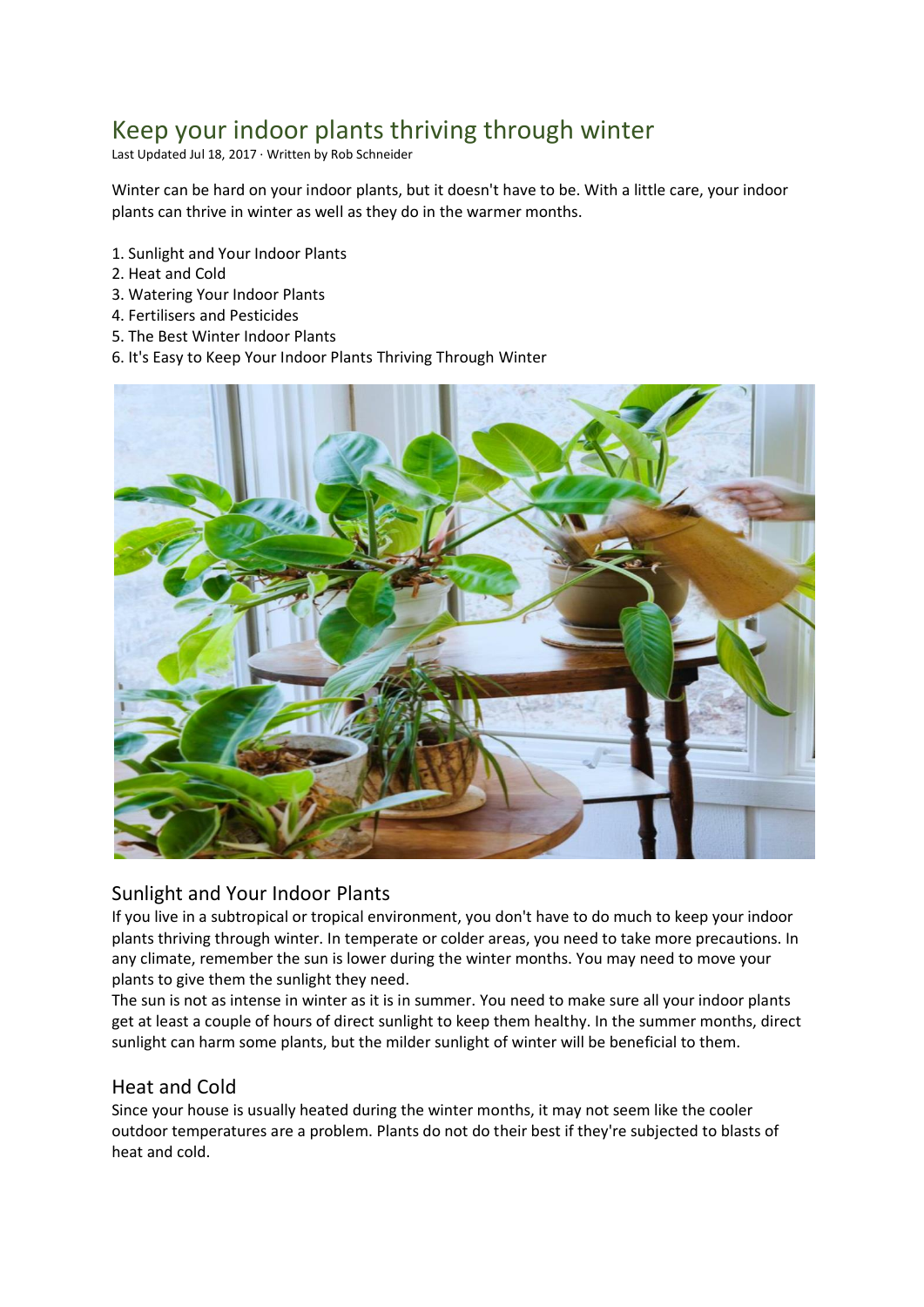The problem with indoor plants in winter can be in their positioning. If your plants are too close to a heat source, they can be overheated. Also avoid putting them too close to an area that gets blasts of cold air. A plant near your front or back door may be exposed to cold air when you open and close the doors. Also avoid placing plants near windows that you may open for fresh air.

If the leaves touch a window, they may get a shock of cold air and turn brown. Keep your plants far enough away from the window to avoid this common winter problem.

Try to place your indoor plants in an area that stays at a relatively constant temperature. Of course, it may be cooler at night when you turn the heat down. That is natural for plants. What they don't like is rapid changes in temperature.

If you live in a colder area, avoid planting your indoor plants directly into a ceramic or terracotta pot. These pots absorb cold air and will make the soil cold. Try doubling up with a plastic container covered by a more attractive ceramic or terracotta pot.

### Watering Your Indoor Plants

In the cooler months, plants go dormant and don't need as much watering as they do in the hotter months. You don't want to starve them of water, but you don't want to overwater them, either. Your heater will dry out the soil, so to establish a watering schedule, test the soil occasionally. If the soil is dry, it's time to water. If it's still moist, don't water. You will discover how often you need to water if you test the soil occasionally. You may be surprised. For many plants, once a fortnight is enough during the winter months.

While you're watering or testing the soil, look for dust on the leaves of your plants. Dusty or dirty leaves can't absorb as much light as clean leaves. If there is dust on the leaves, you can dust them off with a moist cloth. Another way to clean your plants is to give them an occasional shower. Use cold water and don't place them too close to the shower head. A cold shower will be like a refreshing rain for your indoor plants. For plants with shiny leaves, try a 50-50 mixture of water and milk. The milk will help keep the leaves glossy.

If your plant leaves start to turn yellow, it's usually a sign that you're overwatering or underwatering. It can also be an indication of under nourishment. You will have to determine the cause, but yellowing leaves aren't a "death sentence." Discover the cause and your plants will thrive again. If you're leaving the home for an extended period, you won't be able to water your plants. One way to give them the water they need is to put them in trays and fill the trays with water. As the soil dries, it will absorb the water in the trays.

### Fertilisers and Pesticides

A slow release fertiliser will help your indoor plants thrive. It won't, however, prevent disease or infestation. The problem with chemical pesticides indoors is that they can pollute the atmosphere. Use more natural methods to control pests. Some natural pesticides include diluted: Natural dishwashing liquid

Neem oil

Citrus oil with a dash of cayenne pepper Onion and garlic spray

Read Garden Pest Control: What are Your Options? for some tips. Natural pesticides work indoors as well as outdoors. While natural solutions are always better, it's particularly important not to use chemical pesticides indoors, where they could be a health hazard in a confined environment.

### The Best Winter Indoor Plants

Some plants thrive better in a winter environment. They can be a delightful addition to your indoor plants and add cheer to your home. Some will even flower in winter.